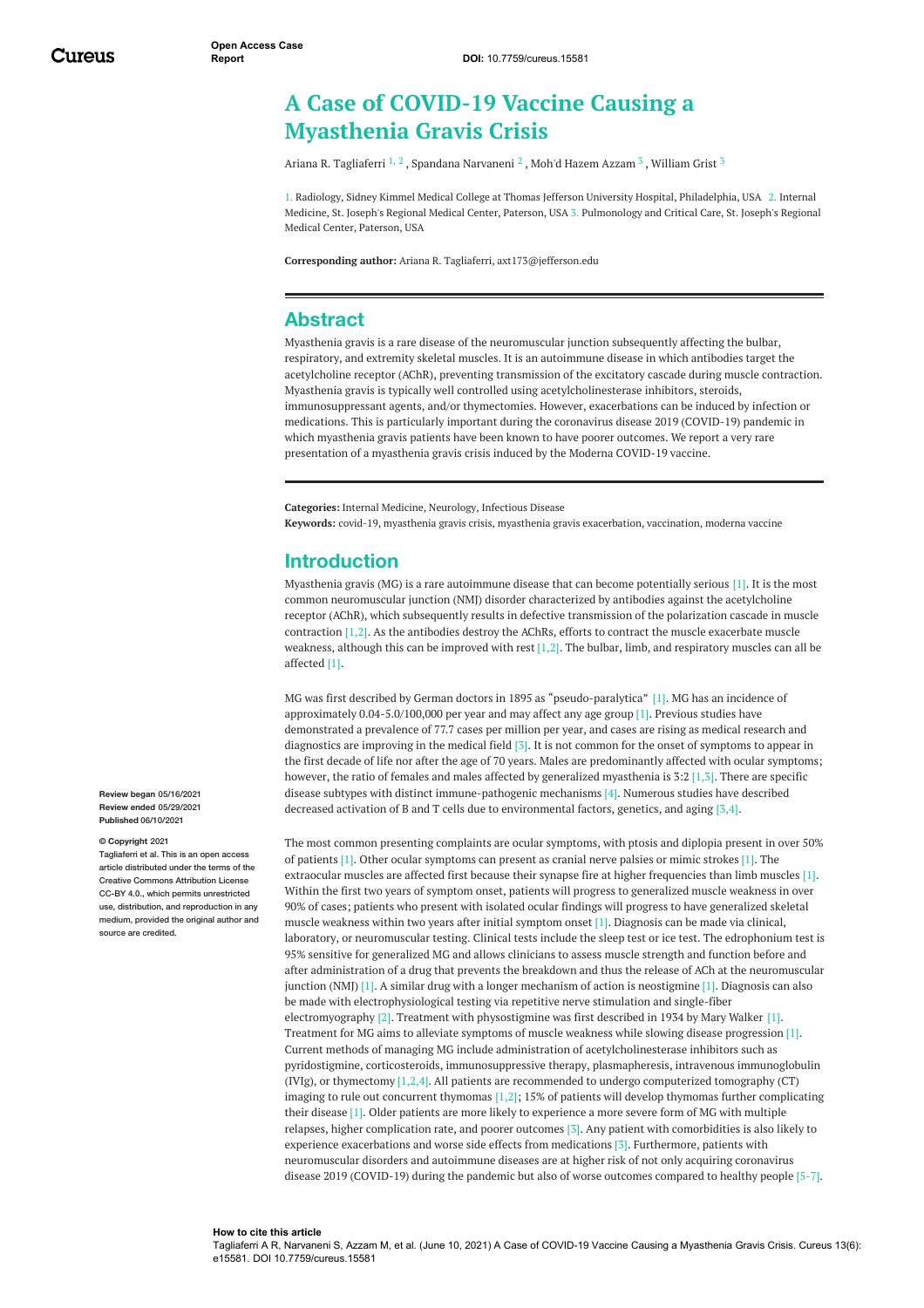Due to the relative immunocompromised state with superimposed respiratory and/or bulbar weakness, studies have shown that MG patients develop severe acute respiratory distress syndrome, disease exacerbations, further neurological complications, and have a higher mortality rate when hospitalized due to COVID-19 [5,6]. However, a relationship between the COVID-19 vaccine and MG exacerbations is yet to be established. We describe a rare case of an MG crisis induced by the COVID-19 vaccination.

## **Case Presentation**

A 77-year-old Caucasian male with a past medical history of MG presented to the emergency room (ER) with complaints of dysphagia for one week. The patient was first diagnosed with MG five years ago and has been maintained on prednisone 7.5-milligram tablet daily and pyridostigmine 60-milligram tablet six times daily. The dysphagia was associated with non-specific arthralgia, intermittent fevers, chills, and fatigue. The remaining review of systems is negative. He is compliant with medications. He received the first and second doses of Moderna COVID-19 vaccine approximately five and one weeks prior to presentation. In the ER, vitals were notable for tachypnea (20 breaths per minute), tachycardia (110 beats per minute), and hypoxia (Pox 91% on room air). An electrocardiogram showed sinus tachycardia. Chest x-ray was negative for any infiltrates, effusions, or consolidations. Labs were significant for acute renal failure (due to poor oral intake). The septic workup was negative. He was admitted to the neuro floor with MG exacerbation. He was started on pyridostigmine 60 milligrams every four hours, prednisone 7.5 milligrams daily, and intravenous (IV) immunoglobulin (Ig) 35 grams daily for five days. His acute renal failure resolved with adequate IV hydration. Over the next few days, the patient's oxygen requirement normalized, but the dysphagia persisted. On day six of admission, he acutely decompensated with another crisis of MG manifested by lethargy and flaccidity. An arterial blood gas analysis (ABG) confirmed acute hypercapnic respiratory failure for which the patient was intubated and transferred to the medical intensive care unit (MICU). He was started on prednisone 10 mg (which was gradually increased in 48-hour intervals to 40 mg), another two IVIg were given on days 9 and 10. Serial negative inspiratory force (NIF) readings were obtained, with improvement from -20 to more than -40 and subsequent successful extubation. The MG crisis was attributed to the second dose of the Moderna COVID-19 vaccine.

## **Discussion**

MG exacerbations are commonly triggered by infections, especially during the COVID-19 pandemic [8]. Since the first outbreak, there have been numerous reports of COVID-19 causing more severe complications, including acute respiratory distress syndrome and worsening neurological symptoms in patients with MG [5- 7]. When medications such as hydroxychloroquine and azithromycin were initially used to treat acute COVID infections, they were found to exacerbate MG  $[5,8]$ . One retrospective study observing MG patients among four hospitals in Brazil found that 87% of all MG-COVID patients were admitted to the MICU with 73% of those patients requiring mechanical ventilation and 30% of those patients who died [5].

Although numerous studies have observed the relationship between active COVID infections and MG exacerbations, no known studies or case reports have described an MG exacerbation induced by the COVID-19 vaccine. Our patient's septic workup was negative, and he was compliant with his medications. Given the history of the COVID-19 vaccine coinciding with the onset of his dysphagia, it is most likely that our patient's exacerbation was attributed to the vaccination. It is plausible that patients can acquire an infection as not only are the regulatory T and B cells in MG-defective but patients who are also commonly on immunosuppressive therapy [4]. There is also evidence to demonstrate a cytokine storm in COVID-MG patients, further exacerbating symptoms [7,9]. It is also then plausible that either our patient could not generate an appropriate response to the COVID vaccine as his regulatory cells are defective, or the COVID vaccine induced a mechanism similar to the cytokine storm. The patient tested negative for COVID inpatient, and thus the latter can be assumed. Interestingly, the patient was managed on low-dose steroids outpatient. Steroids act by reducing cytokine expression, lymphocyte differentiation, and proliferation [10]. If the patient, however, was not medically optimized, it is possible that the patient could have developed a cytokine storm, despite being on steroids. Additionally, up to 15% of patients may experience worsening MG symptoms and/or exacerbations upon initiation of oral prednisolone therapy [10].

Previous studies have compiled advice for clinicians managing patients with COVID and MG. During the beginning phases of the pandemic, literature suggested avoiding non-invasive ventilation as it can increase the risk of aerosolization of viral particles; however, this has since been disproven [8]. Immunosuppressant drugs and plasma exchange are highly recommended and safe in this patient population [1,5]. In fact, patients who were treated with prednisone and a second immunosuppressant drug were less likely to require mechanical ventilation in a previous study [5]. Some evidence suggests that tocilizumab is effective in MG exacerbations without the presence of COVID-19, which may have been helpful in our patient's case as he was COVID-19-negative [8].

### **Conclusions**

In summary, we present a case of MG crisis secondary to COVID-19 vaccination. The patient tested negative for severe acute respiratory syndrome coronavirus 2 (SARS-CoV-2) but had symptoms such as fatigue, arthralgia, fever, chills, and dysphagia leading up to the presentation. This rare yet severe presentation that required intubation and mechanical ventilation in our patient raises the question of whether monitoring in a